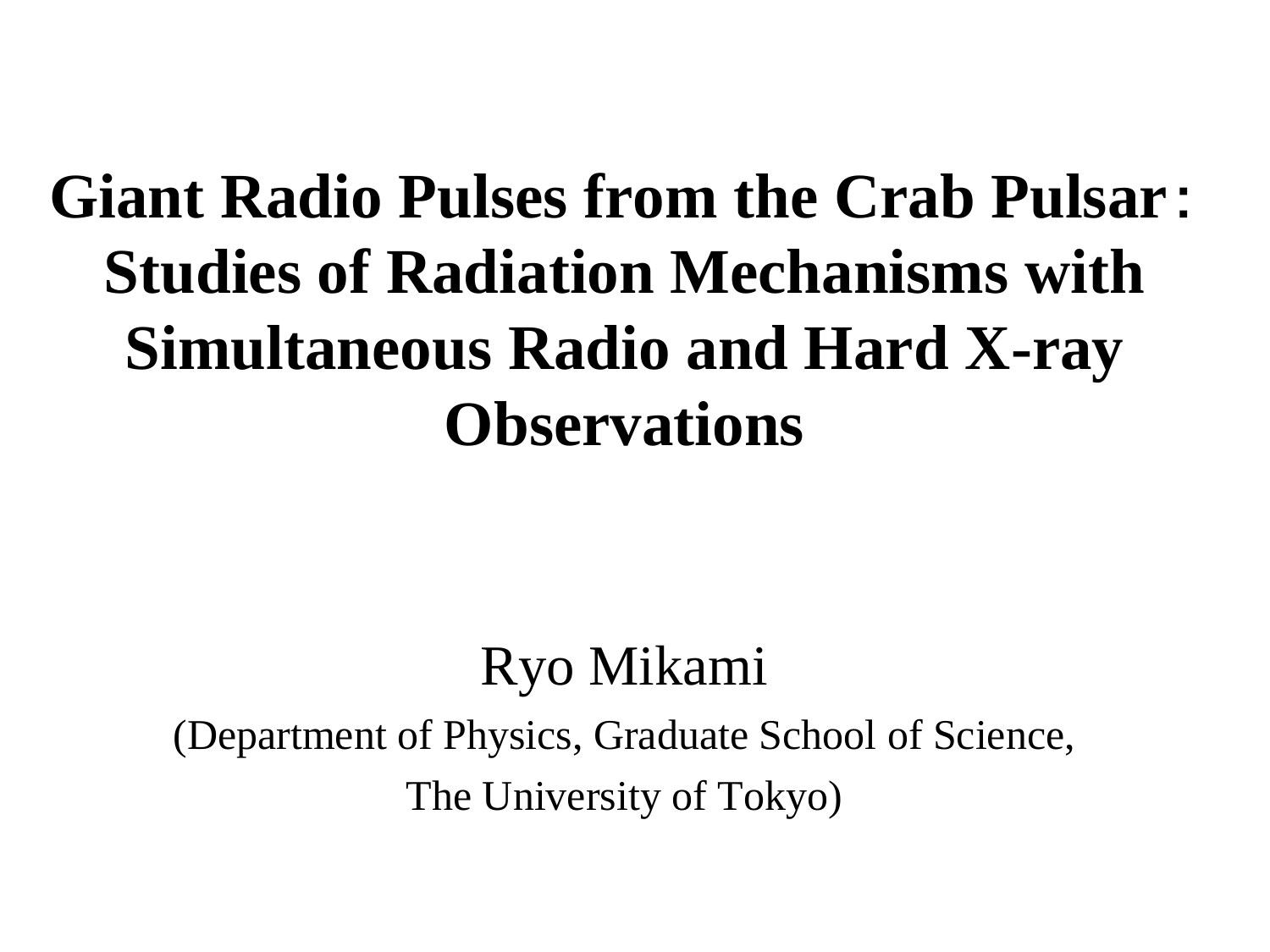# Pulsar

- The first pulsar was discovered by Hewish et al. in 1967.
- Radiation from pulsars:
- ・has very regular periodicity.
- ・has very wide range of frequencies.

Pulses from a pulsar(PSR B0301+19) (in Lorimer and Kramer,"Handbook of Pulsar Astronomy",2005) **Radio Intensity**



Pulses discovered by Hewish et al. (in Lyne and Graham-Smith,"Pulsar Astronomy",2012)



- Pulsars are highly magnetized,rapid rotating neutron stars. (Gold(1968),Pacini(1968),etc. )
- More than 2000 pulsars have been discovered. (according to "ATNF Pulsar Catalogue")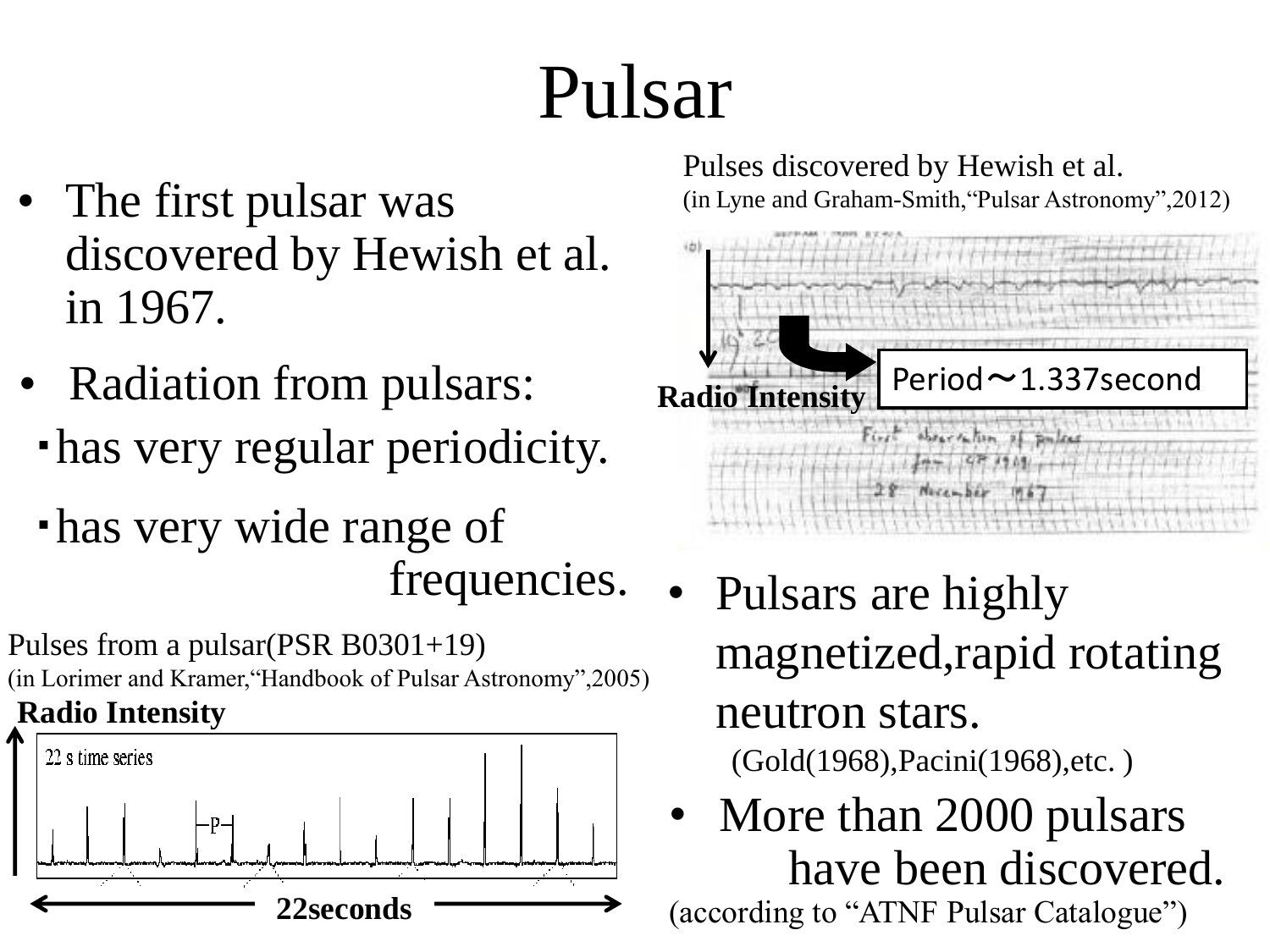

# Crab pulsar

Abdo et al.,ApJ,**708**,1254(2010)

- ・The neutron star centered in the Crab nebula
- ・ Its pulsed emissions have very wide frequency range.  $(\text{period} \sim 33 \text{ms})$ ・It emits GRPs.
- (discussed later)

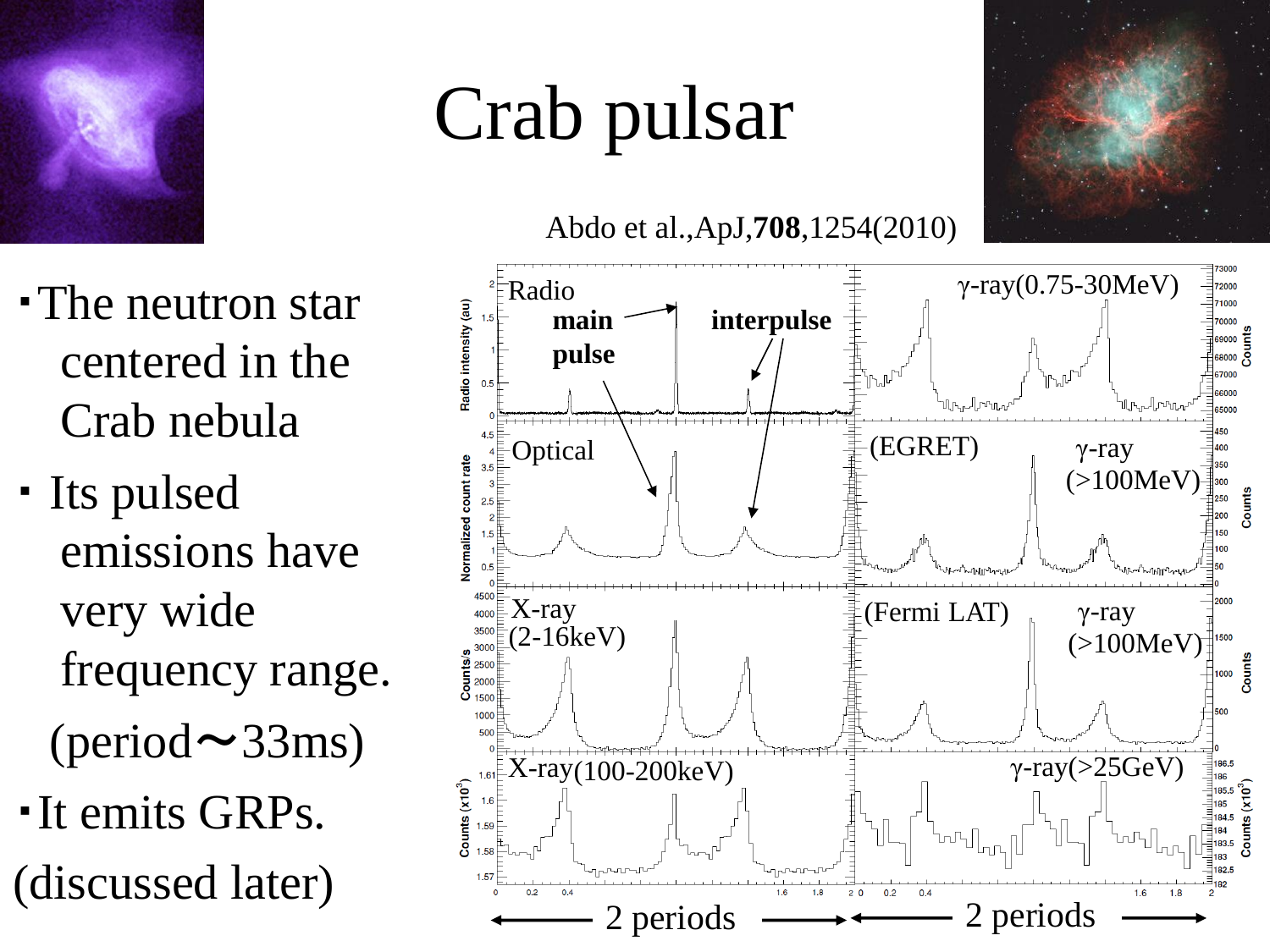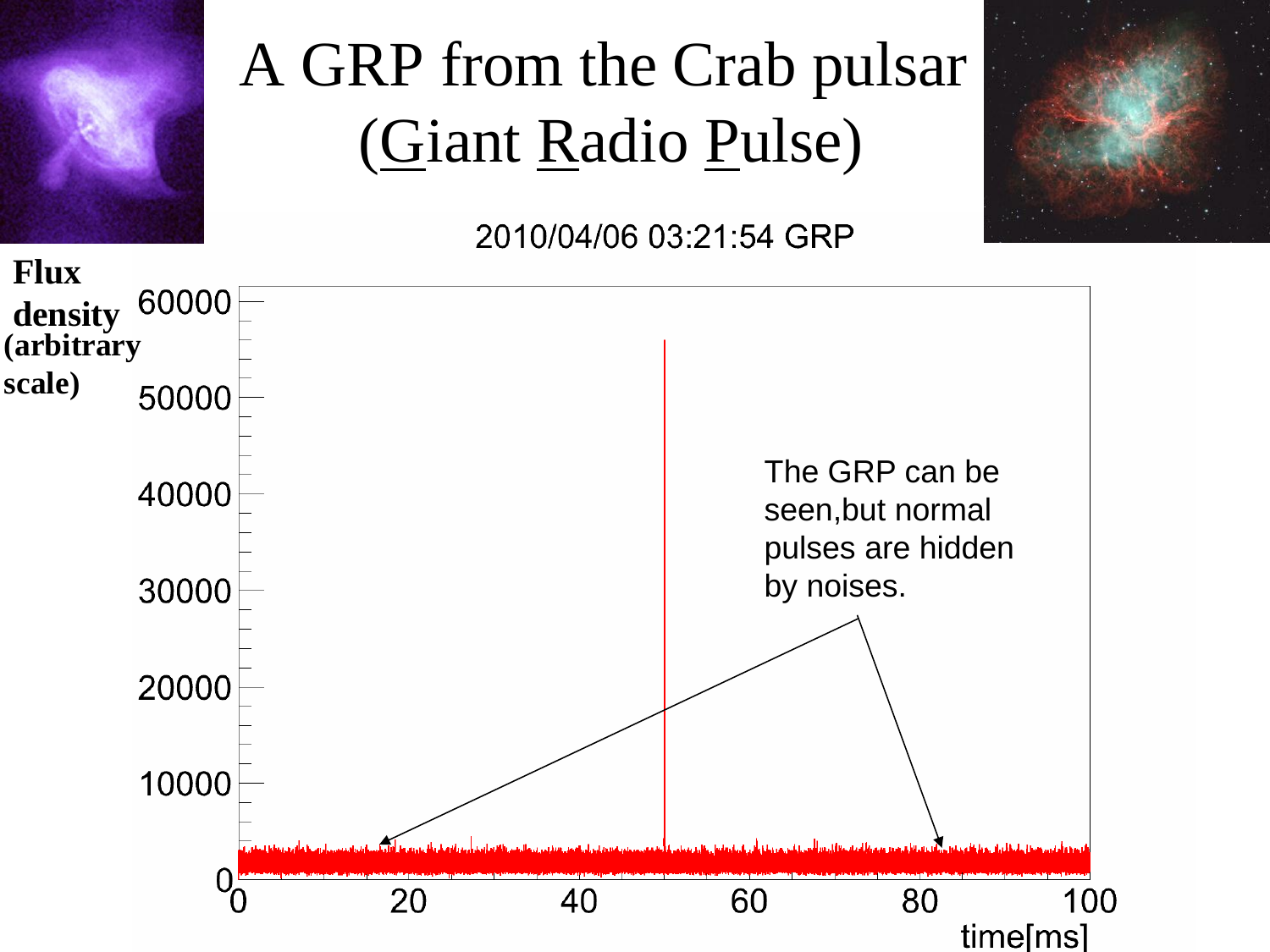

### GRPs from the Crab Pulsar (Giant Radio Pulse)

- Stronger than normal pulses by more than several thousand times.
- Occur only at the phase of the main pulse or the interpulse. (Cordes et al. 2004)
- Energy distribution of GRPs follow power law. (Majid et al. 2011 etc.)
- (⇔Energy distribution of normal pulses is normal distribution or exponential distribution(Hesse and Wielebinski, 1974 etc.))
- Each GRP is not correlated(, that is,independent). (Majid et al. 2011 etc.)





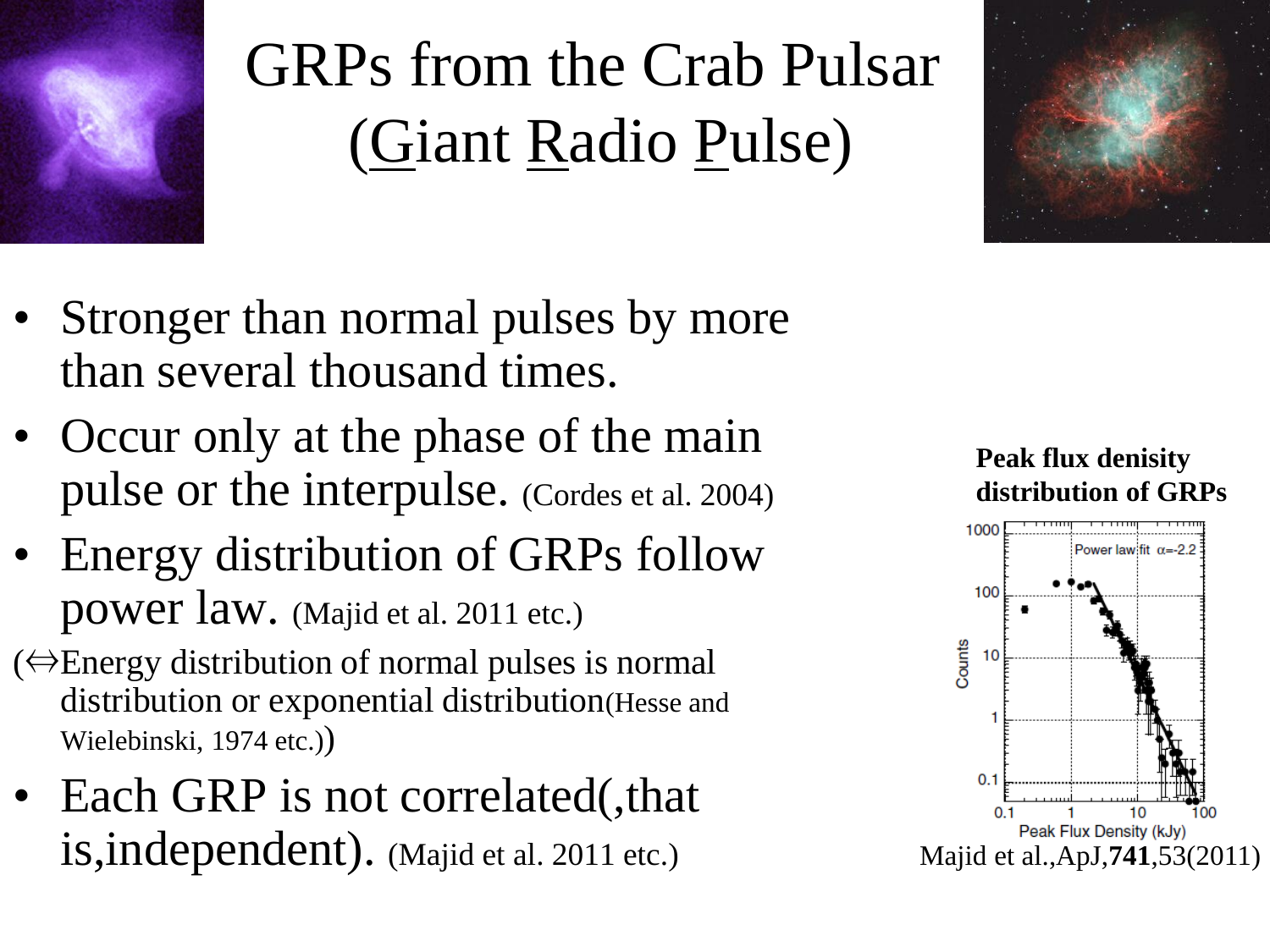Despite progress of observational studies of GRPs(Giant Radio Pulses), their radiation mechanisms haven't yet been revealed.

- pulsar optical/x-ray/ $\gamma$ -ray emissions  $\rightarrow$ incoherent emissions (If N particles emit incoherently, resulting intensity is N times as high as that of 1 particle)
- ・the pulsar radio emission→the coherent emission (If N particles emit coherently, resulting intensity is  $N^2$  times as high as that of 1 particle)

 $\rightarrow$ GRPs are emitted by coherent process, so it was thought that they were not correlated with other frequency pulses.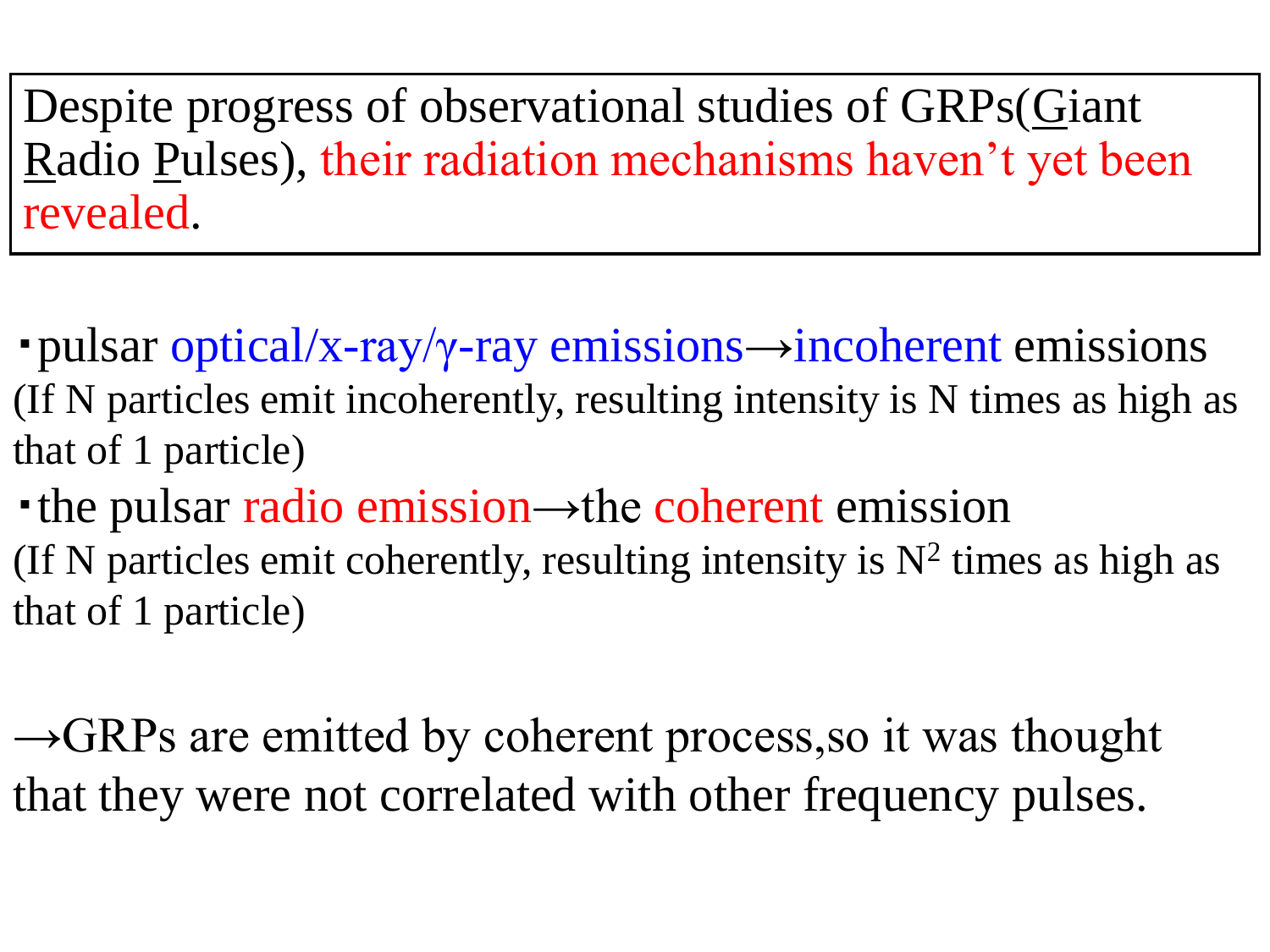However,

Optical pulses coincident with GRPs from the Crab pulsar were on average 3% brighter than those coincident with normal pulses.

(Shearer et al.,Science, **301**, 493 (2003))





GRPs and other frequency pulses may have some correlation.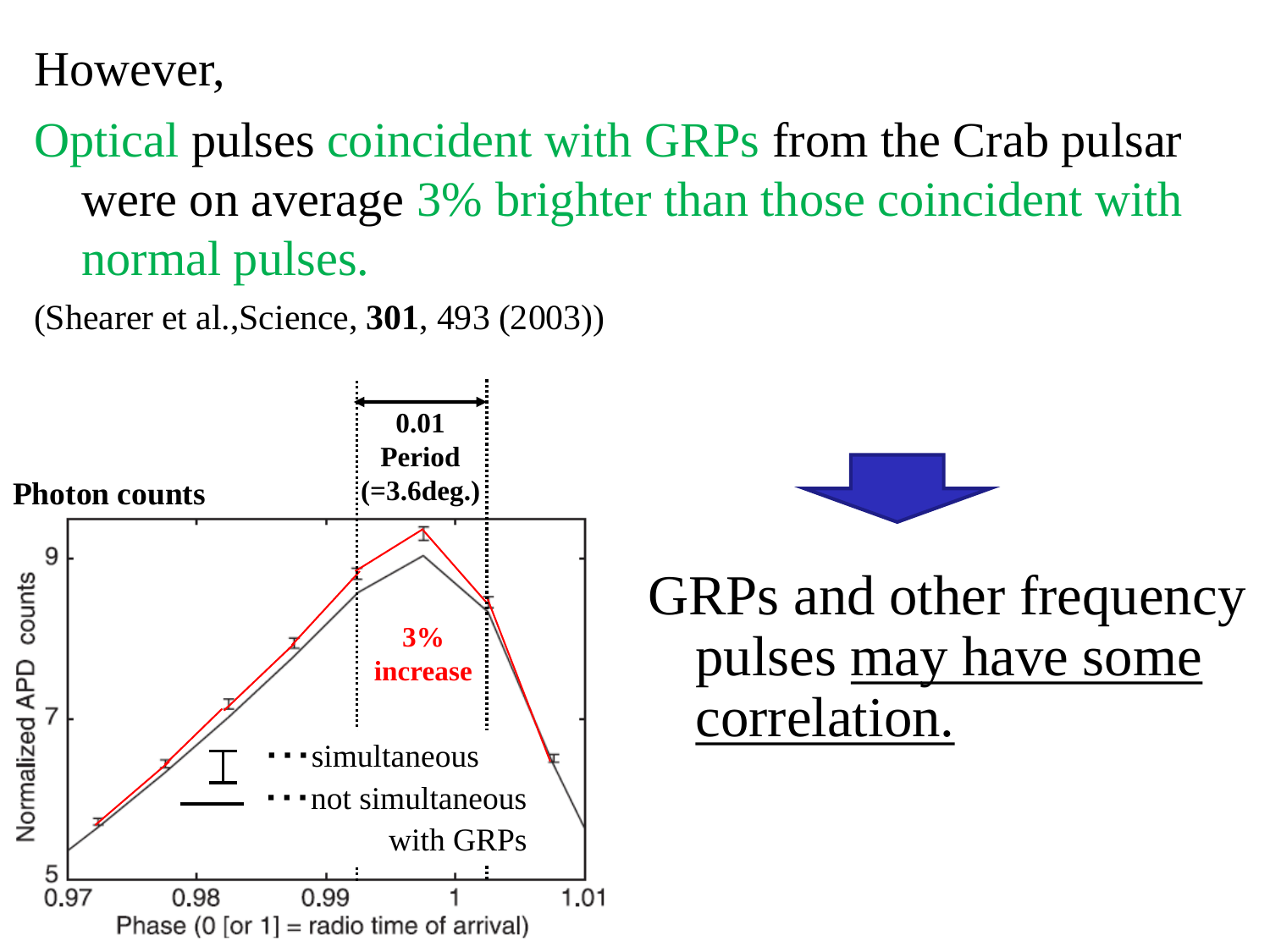### Previous correlation studies

In previous studies, **pulse flux enhancement** was investigated.  $\rightarrow$  It was studied whether the pulse flux concurrent with GRPs is enhanced or not.

| <b>Energy band</b> | <b>Wave length or</b><br>energy | <b>Flux variation</b><br>concurrent with<br><b>GRPs</b> | <b>Reference</b>            |
|--------------------|---------------------------------|---------------------------------------------------------|-----------------------------|
| Optical            | 600-750nm                       | Enhanced by 3%                                          | Shearer et al. (2003)       |
| Soft x-ray         | $1.5 - 4.5$ keV                 | $<$ 200%                                                | Bilous et al. (2012)        |
| Hard x-ray         | $15-75keV$                      | This thesis.                                            | This thesis.                |
| Soft $\gamma$ -ray | $50-220keV$                     | $<$ 250%                                                | Lundgren et<br>al. $(1995)$ |
| $\gamma$ -ray      | $0.1 - 5$ GeV                   | $<\!\!400\!\%$                                          | Bilous et al. (2011)        |
| VHEγ-ray           | >150GeV                         | $<$ 500-1000%                                           | Aliu et al. $(2012)$        |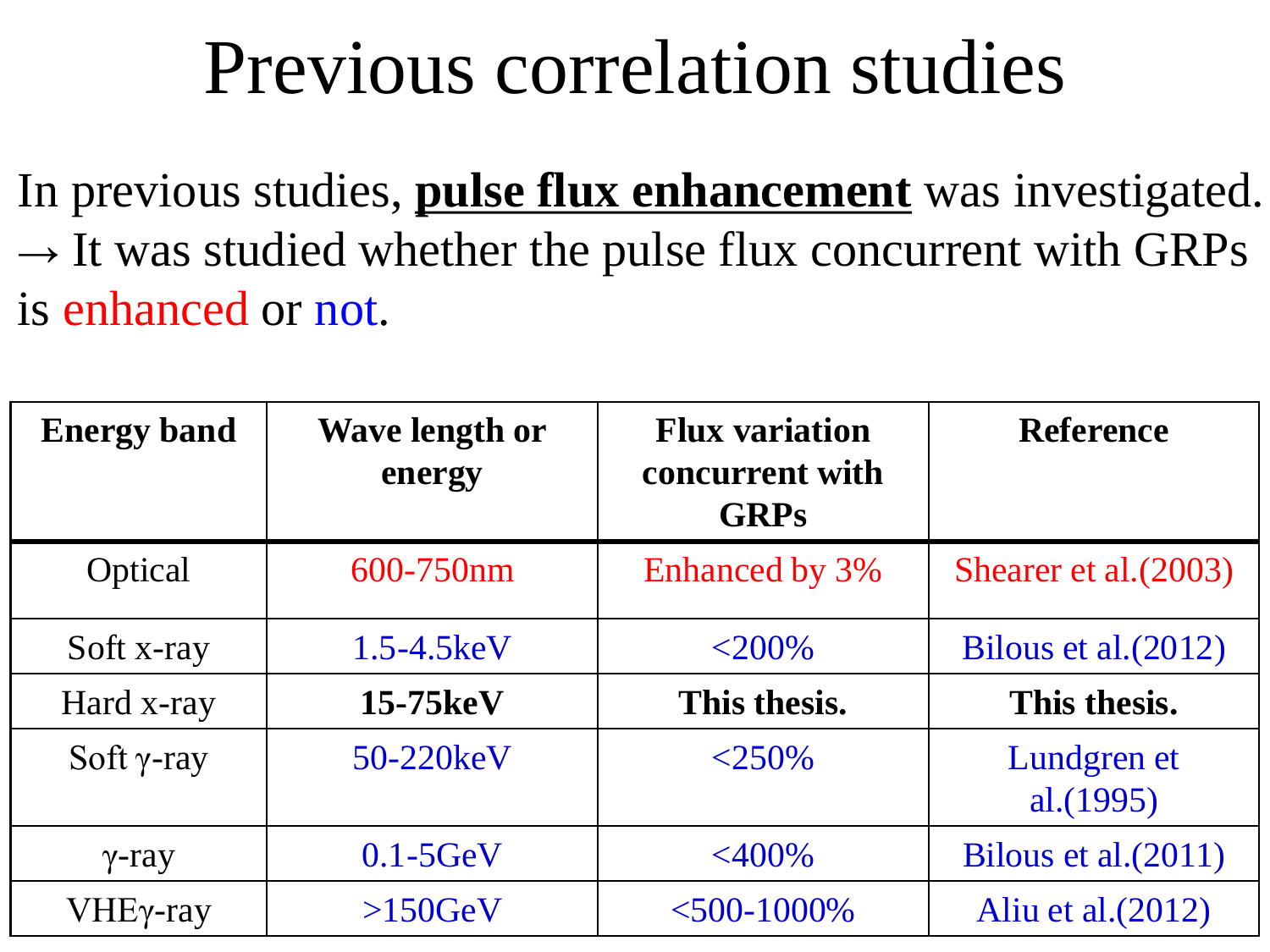### Our observations of the Crab pulsar

- Radio observations •
- Made with the Kashima 34m parabola and the
- Usuda 64m parabola at 1.4GHz
- Hard X-ray observations •
- Made with the Suzaku satellite
- (using 15-75keV data.)



The Kashima 34m parabola antenna



The Usuda 64m parabola antenna



The Suzaku satellite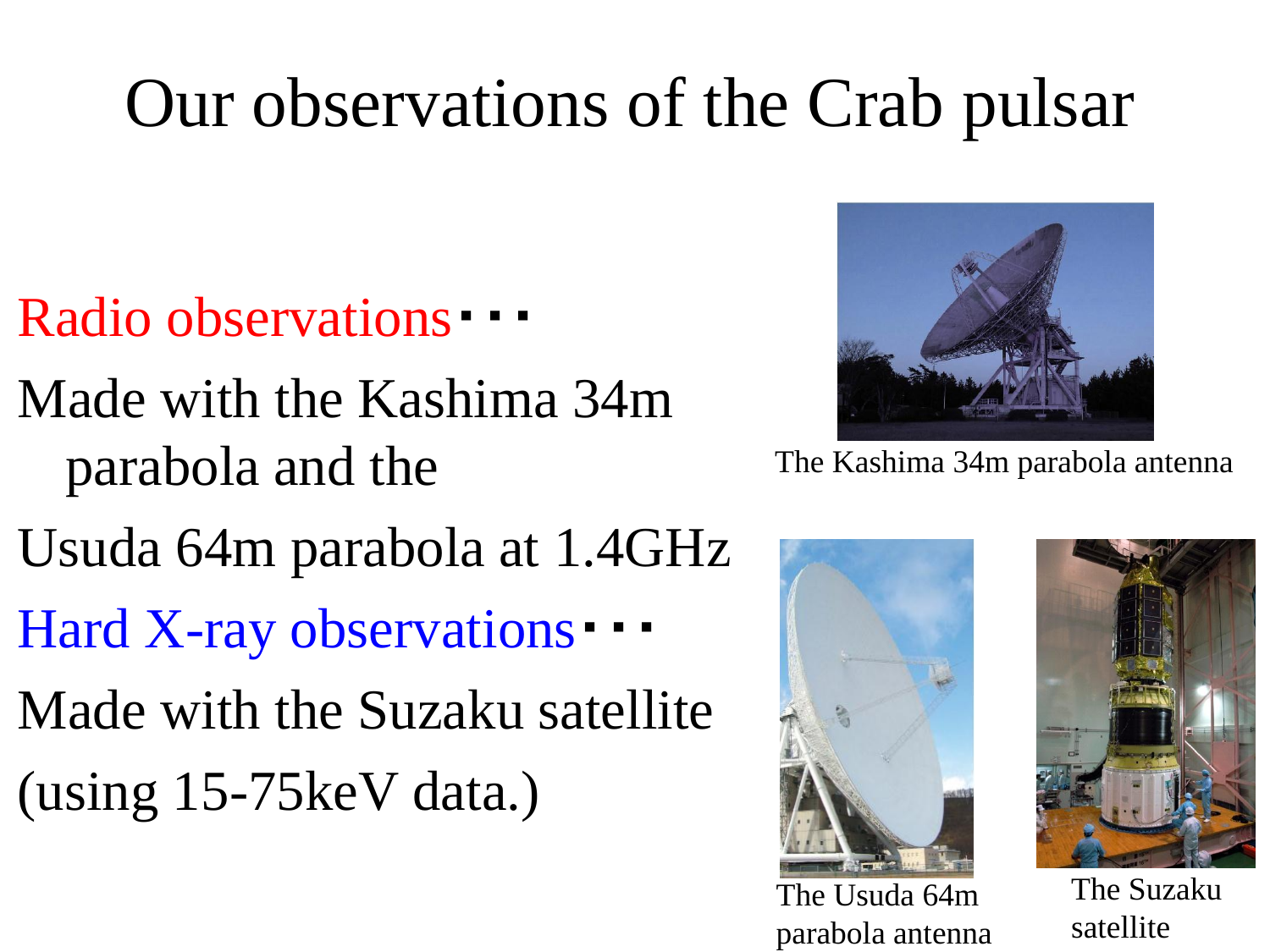#### Implications from these results

- In hard X-ray pulses incident with GRPs, flux increases only at the peak of those pulses,not at the whole of them.
- $\rightarrow$ It implies that hard X-ray emission region is "partially" effected by GRPs.
- $\rightarrow$ So, for example, it is thought that:
- ・GRPs might be caused by a "local" increase of the number of emitting particles.

・The region where GRPs are generated might be where particle density is locally high.



detection rate 2010/4/6/-1.5deg.cut)+2011/3/22/+0.6deg.cut)+2011/9/1/-0.5deg.cut):3degbir